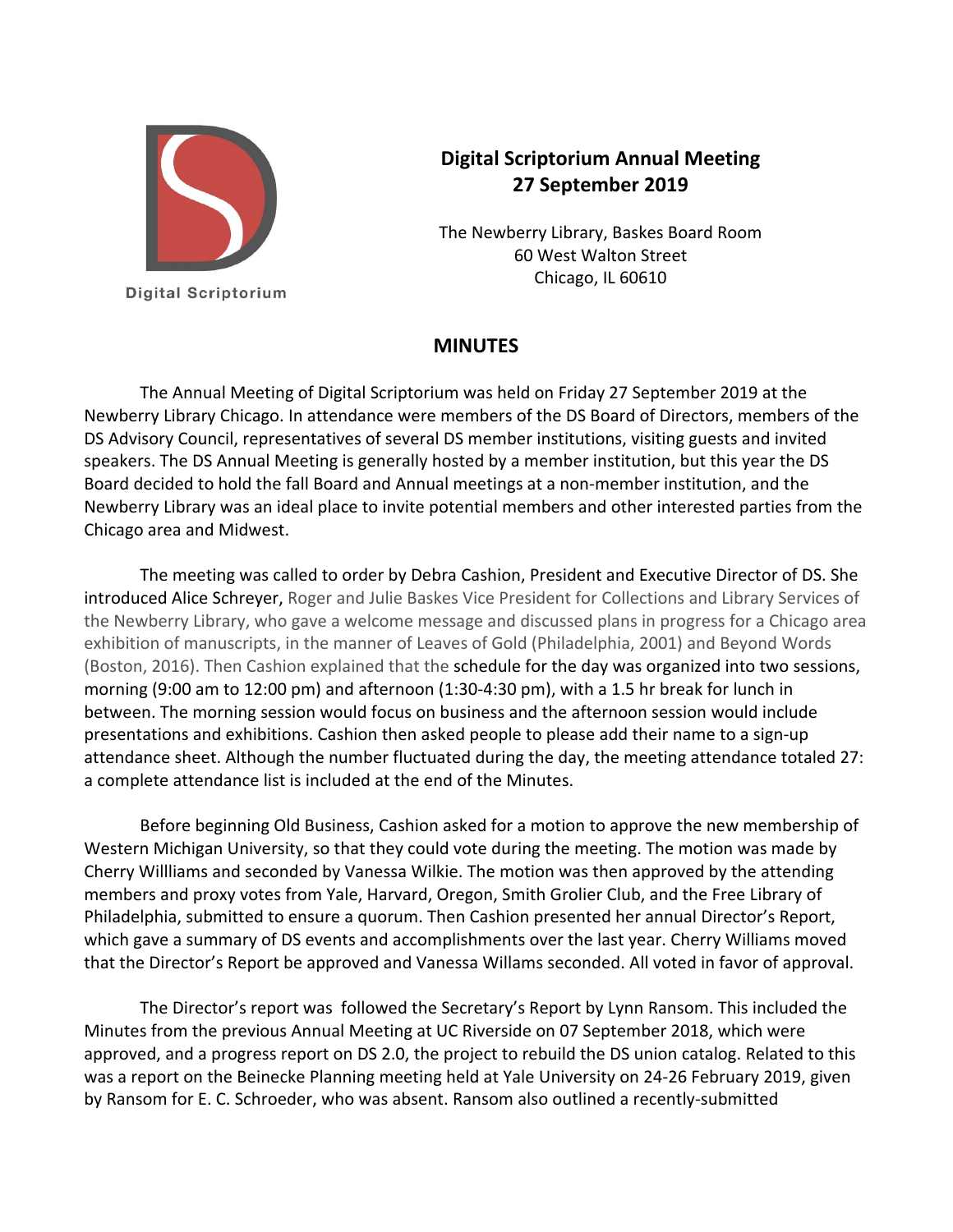preliminary proposal to the IMLS (Institute for Museum and Library Services) in order to apply for a one‐year Planning Grant with a budget of \$100,000, and she explained DS's new commitment to the ISMI Consortium to promote international unique identifiers for manuscripts.

In the absence of E.C. Shroeder, Treasurer, Vanessa Wilkie gave the Treasurer's report the report on Membership. Wilkie also discussed guidelines for potentially new members, including the DS MOU (Memorandum of Understanding) posted on the DS website. She also explained the advantages of DS membership and how to get started with DS. Alice Schreyer asked about using graduate students for cataloging. Cherry Williams related her experience at the Lilly Library and how joining DS can be difficult to do because of high barriers to manuscript cataloging for libraries without sufficiently trained staff.

Cashion then introduced the Advisory Council report by explaining that the AC is not established in the bylaws but began as honorific names on the DS website, although the intention of the Board is to increase its role as a standing committee appointed by the Board. Cashion thanked Liz Teviotdale, who is leaving the AC, for her service as Chair. Peter Kidd has also resigned from the AC. Cashion asked the members to approve Lisa Fagin Davis as the new Chair of the Advisory Council. Vanessa Wilkie motioned for approval and Cherry Williams seconded, and the members voted to approve.

Fagin Davis gave an oral report, including how the AC has been developing a more engaged role in the consortium. Consuelo Dutschke has continued to do cataloging at Yale Medical Library and at the NY Academy of Medicine. Fagin Davis has contributed to cataloging at Tufts, Wellesley, and the 5 colleges, and hopes to get Boston Public Library to join DS. She has also been crafting records for Digital Commonwealth of Massachusetts. Barbara Shailor and Dutschke recently represented DS at Research Group on Manuscript Evidence, where Shailor gave Cashion's slide presentation DS: State of the Union Catalog." Cashion thanked the AC for their work and explained that the Board needs to define the function of the AC.

The final report was the Technology Report given by Lynne Grigsby, representing UC Berkeley, DS Technology Host. Grigsby recounted the history of the DS catalog, which started in MS Access, then in 2002 moved to WebGenDB. DS didn't fit WebGenDB at first, which was not meant to handle mss. Berkeley library, however, is now moving its full cataloging platform to TIND. Phase 1 is complete; phase 2 is in progress. Berkeley is not continuing support for WebGenDB and upon conversion to TIND will not maintain "boutique" digital projects. When data migration is done, Berkeley may have to pull plug on DS. All UC campuses are moving toward generic data asset management.

An attendee from the University of Chicago mentioned a database service called OCHRE‐ Online Cultural and Historical Research Environment‐‐a project begun by the Chicago School of Oriental Studies. It is not a tabular database but a repository for many types of data that could be useful to DS: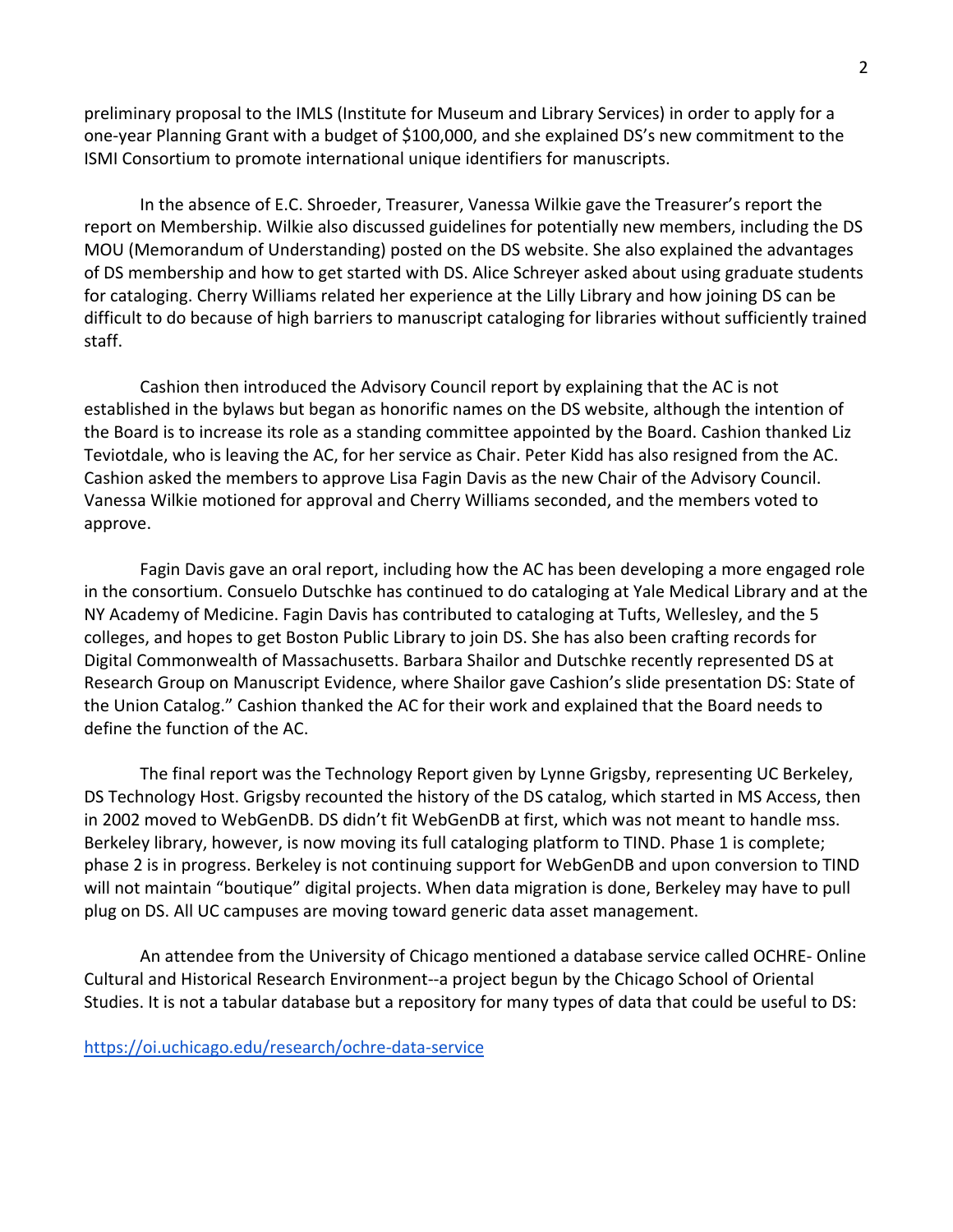Consuelo Dutschke asked to speak on DS and its relationship with Comité international de paleographie latine. The Comité focuses on cataloging dated manuscripts and in 2016 DS agreed to be representative of the Comité in the US, but without any formal arrangements. Dutschke pointed out that the option to index dated manuscripts has been part of DS metadata since the beginning. Dutschke asked if this group agree that DS be listed on the Comité website as a resource for the discovery of dated manuscripts? A discussion followed, including these questions: 1) What are the expectations/requirements if we say yes (Ransom); 2) Is there a formal Memorandum of Understanding (Wilkie); 3) What about the problem that currently the dated search function in the DS online catalog is not working (Dutschke); 4) Should this issue be post‐posed until DS 2.0 (Cashion). Dutschke says that DS would need to agree to have our name included on the website and provide a link. Cashion agreed that it was mutually beneficial for DS and the Comite to work together but that the specifics of the arrangement needed to be taken up by the Board. She also mentioned that any issue with the DS database may need to be postponed because of the data platform transition at Berkeley.

The meeting recessed for lunch, 12:30‐1:30 pm. The afternoon session was comprised of presentation and a special exhibition of Newberry manuscripts. Due to illness, James Marrow had to cancel his presentation concerning an exhibition of Chicago are manuscripts. The rest of the presentations were as follows:

- Lia Markey presented on the Newberry Library's Center for Renaissance Study
- Daniel Gullo and John Meyerhoffer presented on vHMML (Hill Museum and Manuscript Library cloud image store server and manuscript cataloging website)
- Daniel Meyer, Special Collections at the University of Chicago, presented on UChicago special collections
- Sue Steuer, Manuscripts at Western Michigan University, presented on WMU manuscripts

The presentations were followed by a snack break and a special exhibit of manuscripts from the Newberry Library collections, organized by Suzanne Karr Schmidt and Chris Fletcher. After the exhibit the remaining time was used to discuss the location for the next Annual Meeting, which was decided to be held at the University of Pennsylvania. Cashion then reminded everyone that they were invited to a reception at *Les Enluminures*, 980 North Michigan (One Magnificent Mile) Suite 1330, Chicago, just two blocks East of Newberry. She thanked the Newberry for their hospitality and thanked everyone for coming, contributing presentations, and making donations to fund the meeting. The meeting was adjourned at 4:30 pm.

DS Annual Meeting Attendance List and affiliation

| Debra Cashion | DS Board (Saint Louis University)     |
|---------------|---------------------------------------|
| Lynn Ransom   | DS Board (University of Pennsylvania) |